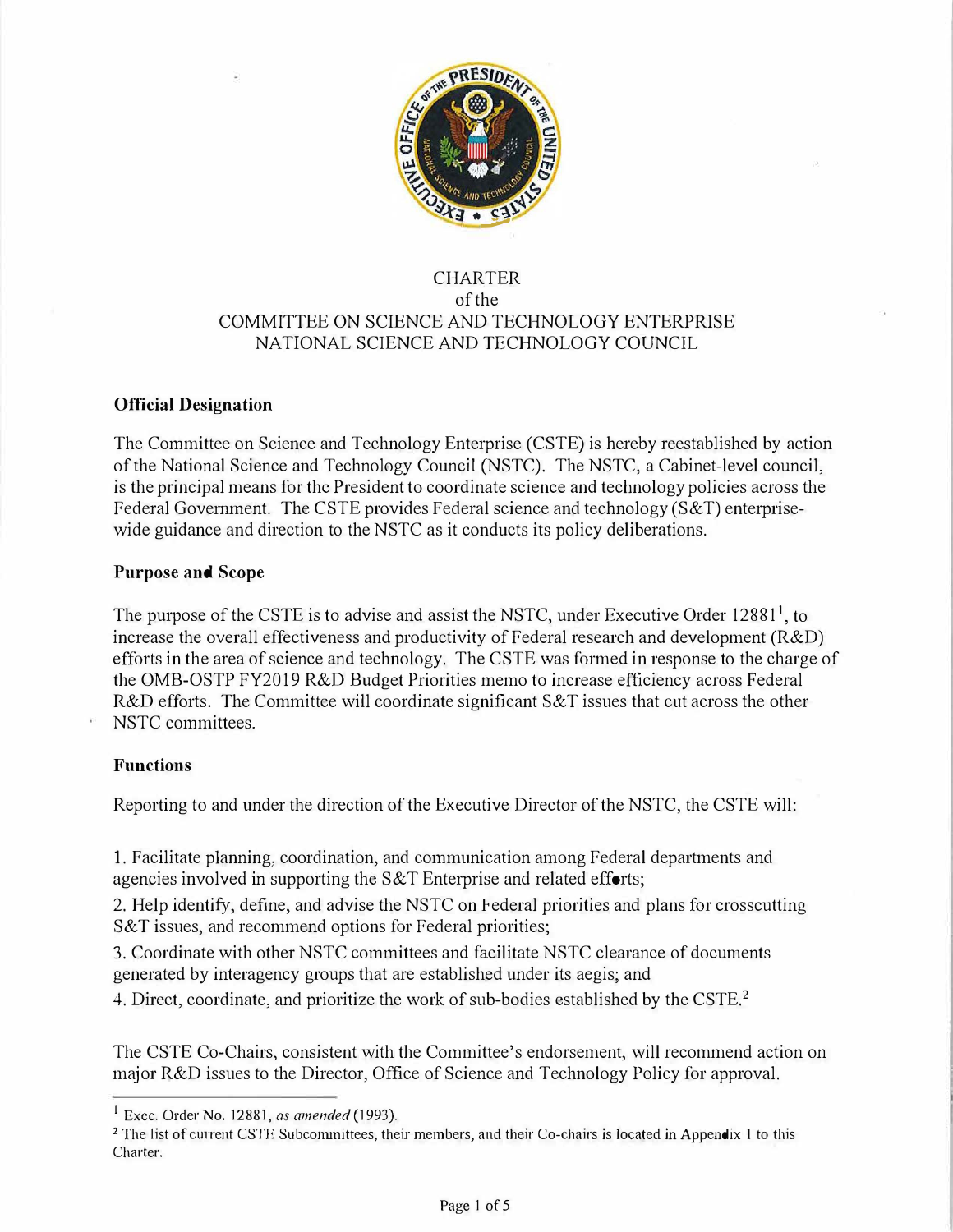# **Membership**

The following NSTC departments and agencies are represented on the CSTE:

Department of Agriculture; Department of Commerce; National Institute of Standards and Technology (Co-Chair); Department of Defense; Department of Education; Department of Energy (Co-Chair); Department of Health and Human Services; Department of Homeland Security; Department of the Interior; Department of Justice; Department of Labor; Department of State; Department of Transportation; Department of Treasury; Department of Veterans Affairs; Environmental Protection Agency; National Aeronautics and Space Administration; National Science Foundation (Co-Chair); National Security Agency; and Office of the Director of National Intelligence;

The following components of the Executive Office of the President shall also be represented on the CSTE:

Domestic Policy Council; National Economic Council; National Security Council; Office of Management and Budget; Office of the Vice President; and Office of Science and Technology Policy (Co-Chair).

Cooperating departments and agencies shall include such other Executive organizations, departments, and agencies as the Co-Chairs may designate, as appropriate.

### **Private-Sector Interface**

The CSTE may seek advice from the President's Council of Advisors on Science and Technology to secure appropriate private sector advice and will recommend to the NSTC and/or the OSTP Director the nature of additional private-sector<sup>3</sup> advice needed to accomplish its

<sup>&</sup>lt;sup>3</sup> The Federal Advisory Committee Act, 5 U.S.C. App., as amended, does not explicitly define "private sector," but the phrase is generally understood to include individuals or entities outside the Federal government such as, but not limited to, the following: non-Federal sources, academia, State, local or Tribal governments, individual **citizens, the public, non-governmental organizations, industry associations, and intemational bodies.**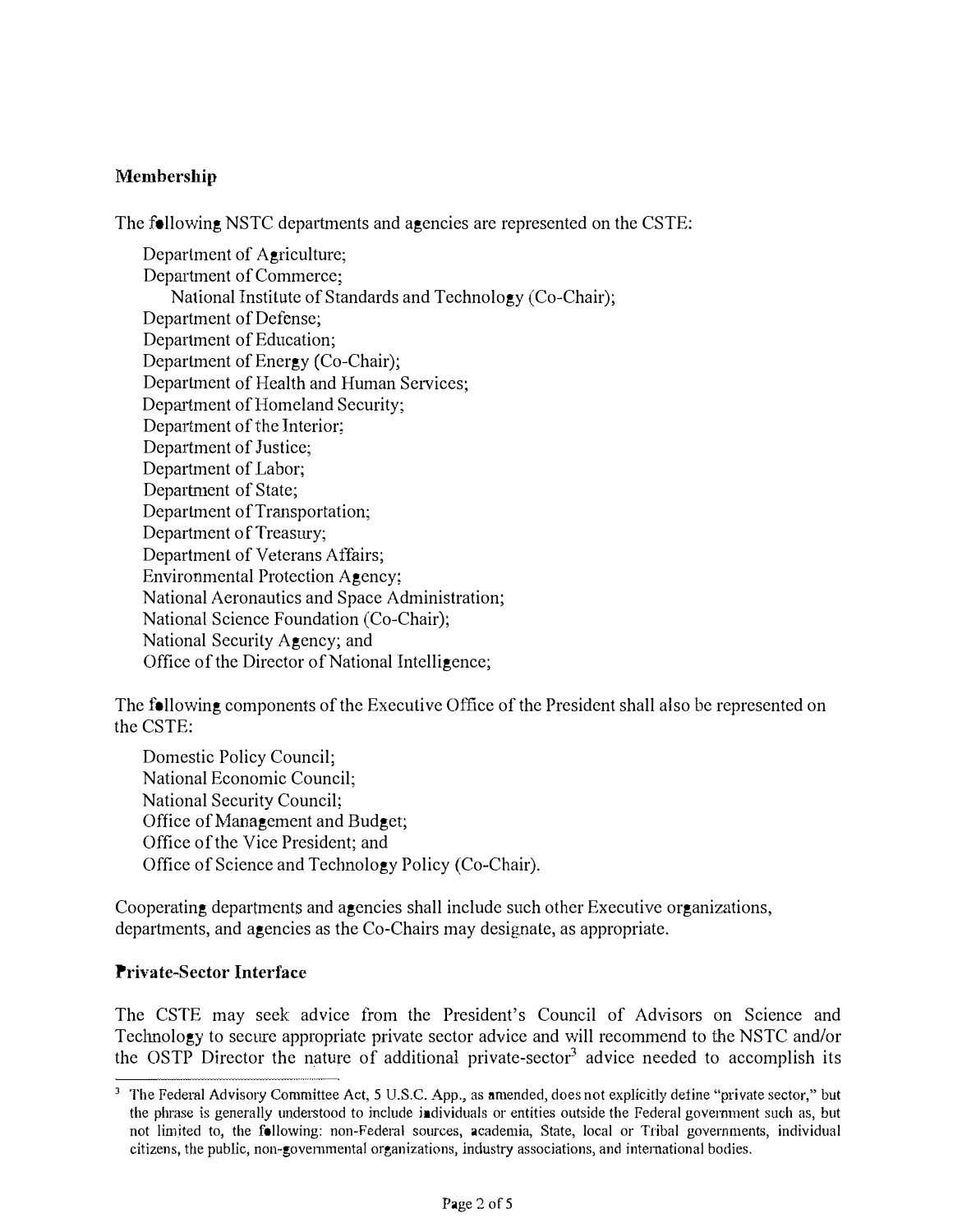mission. The CSTE may also interact with and receive *ad hoc* advice from various private-sector groups consistent with the Federal Advisory Committee Act.

#### **Termination Date**

Unless renewed prior to its expiration, the CSTE shall terminate no later than January 31, 2019.

**Determination** 

I hereby determine that the establishment of the CSTE is in the public interest in connection with the performance of duties imposed on the Executive Branch by law, and that such duties can best be performed through the advice and counsel of such a group.

**Approved:** 

 $u$ 

Walter Copan, NIST Co-Chair, Committee on S&T Enterprise

France C6rdova, National Science Foundation Date Co-Chair, Committee on S&T Enterprise

Paul Dabbar, Department of Energy Co-Chair, Committee on S&T Enterprise

 $\overline{\mathcal{A}}$ 

Michael Kratsios, OSTP Date Co-Chair, Committee on S&T Enterprise

*.:r-11-11* 

*7/Jo/2f*

 $30/18$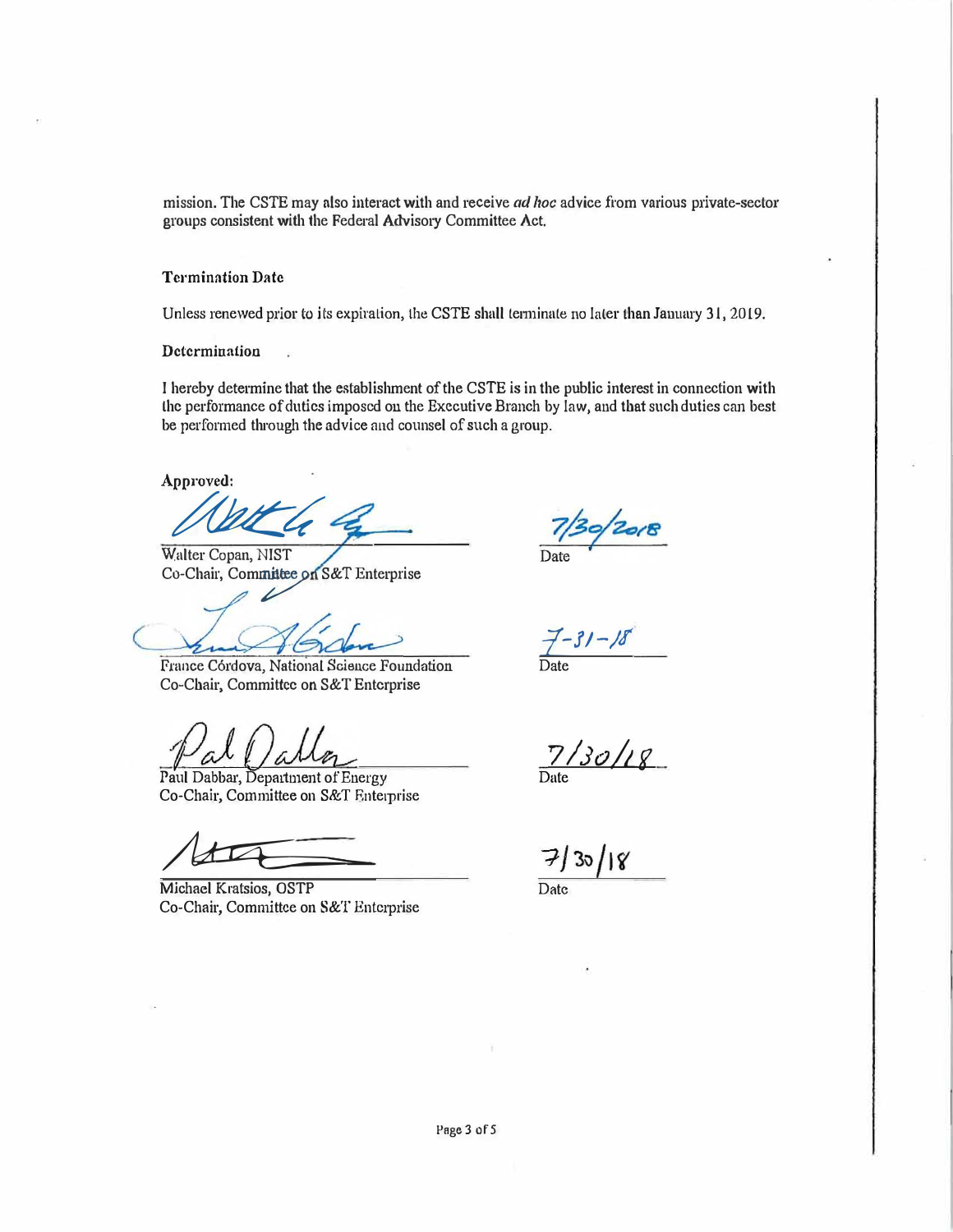### **APPENDIX!**

#### Subcommittees of CSTE

The CSTE provides guidance and direction to the NSTC as it conducts its policy deliberations. Additionally, the CTSE is responsible for directing, coordinating, and prioritizing the work of subcommittees established under its authority. The following subcommittees are established by the  $\text{CSTE}^4$ :

| Subcommittee                                                                             | Members                                                                                                                                                                                                                                                                                                                                                                                                                                                                                                                                            | Termination |
|------------------------------------------------------------------------------------------|----------------------------------------------------------------------------------------------------------------------------------------------------------------------------------------------------------------------------------------------------------------------------------------------------------------------------------------------------------------------------------------------------------------------------------------------------------------------------------------------------------------------------------------------------|-------------|
| Name                                                                                     |                                                                                                                                                                                                                                                                                                                                                                                                                                                                                                                                                    | Date        |
| Subcommittee on<br>Research<br><b>Business</b><br>Models <sup>5</sup>                    | Department of Agriculture<br>Department of Commerce<br>Department of Defense<br>Department of Education<br>Department of Energy<br>Deparmient of Health and Human Services<br>National Institutes of Health (Co-Chair)<br>Department of Homeland Security<br>Department of State<br>Department of Transportation<br>Environmental Protection Agency<br>National Aeronautics and Space Administration<br>National Science Foundation (Co-Chair)<br>Office of Management and Budget (Co-Chair)<br>Office of Science and Technology Policy (Co-Chair) | 01/31/19    |
| Subcommittee on<br>International<br>Science &<br>Technology<br>Coordination <sup>6</sup> | Department of Agriculture<br>Department of Commerce<br>Department of Defense<br>Department of Energy<br>Department of Health and Human Services<br>Department of Homeland Security<br>Department of Interior<br>Department of State (Co-Chair)<br>National Aeronautics and Space Administration<br>National Science Foundation (Co-Chair)<br>Office of Science and Technology Policy (Co-Chair)<br>Smithsonian Institution                                                                                                                         | 01/31/19    |
| Subcommittee on<br>Scientific<br>Collections                                             | Department of Agriculture (Co-Chair)<br>Department of Commerce<br>Department of Defense<br>Department of Energy<br>Department of Health and Human Services<br>Department of Homeland Security<br>Department of Interior<br>Department of Justice<br>Department of State<br>Department of Transportation<br>Department of Veterans Affairs                                                                                                                                                                                                          | 01/31/19    |

<sup>&</sup>lt;sup>4</sup> The Networking Information Technology Research and Development (NITRD) Subcommittee also falls under the CSTE but is chartered individually.

*<sup>5</sup>*Congressiona11y mandated under Federal Financial Assistance Management Improvement Act, Pub. L. No. 106- 107 (1999)

<sup>•</sup> Congressionally mandated under 42 U.S.C. § 6625